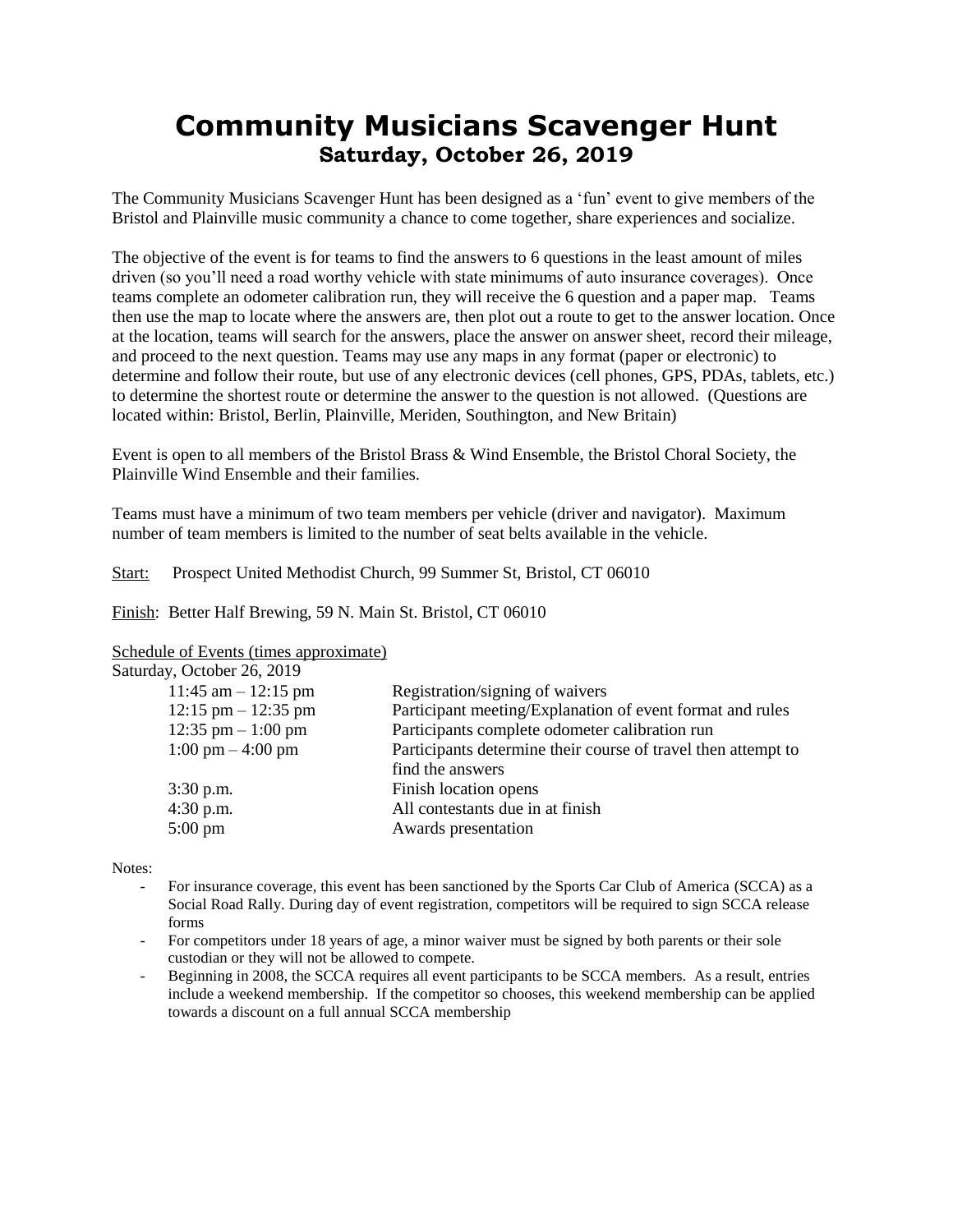## **Community Musicians Scavenger Hunt**

|                                                                                                                                                                                                                                                                                                                                                                                                                                                                                                                                    | Driver | Navigator                                                                                                                                                                                     |  |  |  |  |
|------------------------------------------------------------------------------------------------------------------------------------------------------------------------------------------------------------------------------------------------------------------------------------------------------------------------------------------------------------------------------------------------------------------------------------------------------------------------------------------------------------------------------------|--------|-----------------------------------------------------------------------------------------------------------------------------------------------------------------------------------------------|--|--|--|--|
| Name:                                                                                                                                                                                                                                                                                                                                                                                                                                                                                                                              |        |                                                                                                                                                                                               |  |  |  |  |
| Address:                                                                                                                                                                                                                                                                                                                                                                                                                                                                                                                           |        |                                                                                                                                                                                               |  |  |  |  |
|                                                                                                                                                                                                                                                                                                                                                                                                                                                                                                                                    |        |                                                                                                                                                                                               |  |  |  |  |
| Cell Phone:                                                                                                                                                                                                                                                                                                                                                                                                                                                                                                                        |        |                                                                                                                                                                                               |  |  |  |  |
| Email:                                                                                                                                                                                                                                                                                                                                                                                                                                                                                                                             |        |                                                                                                                                                                                               |  |  |  |  |
|                                                                                                                                                                                                                                                                                                                                                                                                                                                                                                                                    |        | List additional Team members on page 3                                                                                                                                                        |  |  |  |  |
| Vehicle Information:                                                                                                                                                                                                                                                                                                                                                                                                                                                                                                               |        |                                                                                                                                                                                               |  |  |  |  |
|                                                                                                                                                                                                                                                                                                                                                                                                                                                                                                                                    |        |                                                                                                                                                                                               |  |  |  |  |
|                                                                                                                                                                                                                                                                                                                                                                                                                                                                                                                                    |        |                                                                                                                                                                                               |  |  |  |  |
| Community Musicians Scavenger Hunt will be CONDUCTED IN ACCORDANCE WITH THE 2019 NER-SCCA RALLY<br>REGULATIONS as amended. IN SIGNING THIS FORM, I AGREE TO ABIDE BY ALL THE REGULATIONS AND DECISIONS OF<br>THE RALLY COMMITTEE. IF EITHER THE DRIVER OR NAVIGATOR IS UNDER 18, A MINOR RELEASE FORM MUST BE<br>OBTAINED AND SIGNED BY A PARENT IN THE PRESENCE OF THE REGISTAR OR A NOTARY PUBLIC. MINOR FORMS ARE<br>AVAILABLE ON THE SCCA WEB SITE, https://www.scca.com/downloads/14422-scca-minor-notary-1068-09-15/download |        |                                                                                                                                                                                               |  |  |  |  |
|                                                                                                                                                                                                                                                                                                                                                                                                                                                                                                                                    |        |                                                                                                                                                                                               |  |  |  |  |
|                                                                                                                                                                                                                                                                                                                                                                                                                                                                                                                                    |        |                                                                                                                                                                                               |  |  |  |  |
|                                                                                                                                                                                                                                                                                                                                                                                                                                                                                                                                    |        | Please mail completed registration form to Community Musicians Scavenger Hunt, c/o Lamkins Family,<br>71 Hazelwood Driver, Southington, CT 06489 so it arrives by Thursday, October 24, 2019. |  |  |  |  |
| You can also complete the above entry form in Word format, save with a file name that includes names of<br>driver and navigator then email that Word Document (or PDF) file to jon.lamkins@cox.net by Friday,<br>October 25, 2019.                                                                                                                                                                                                                                                                                                 |        |                                                                                                                                                                                               |  |  |  |  |

Pre-registration requested so we know how many how many questions sheets, maps, etc. to print. Email has been requested so we can email link to 'how to' aids and to send the events General Instructions/Rules to teams prior to the event.